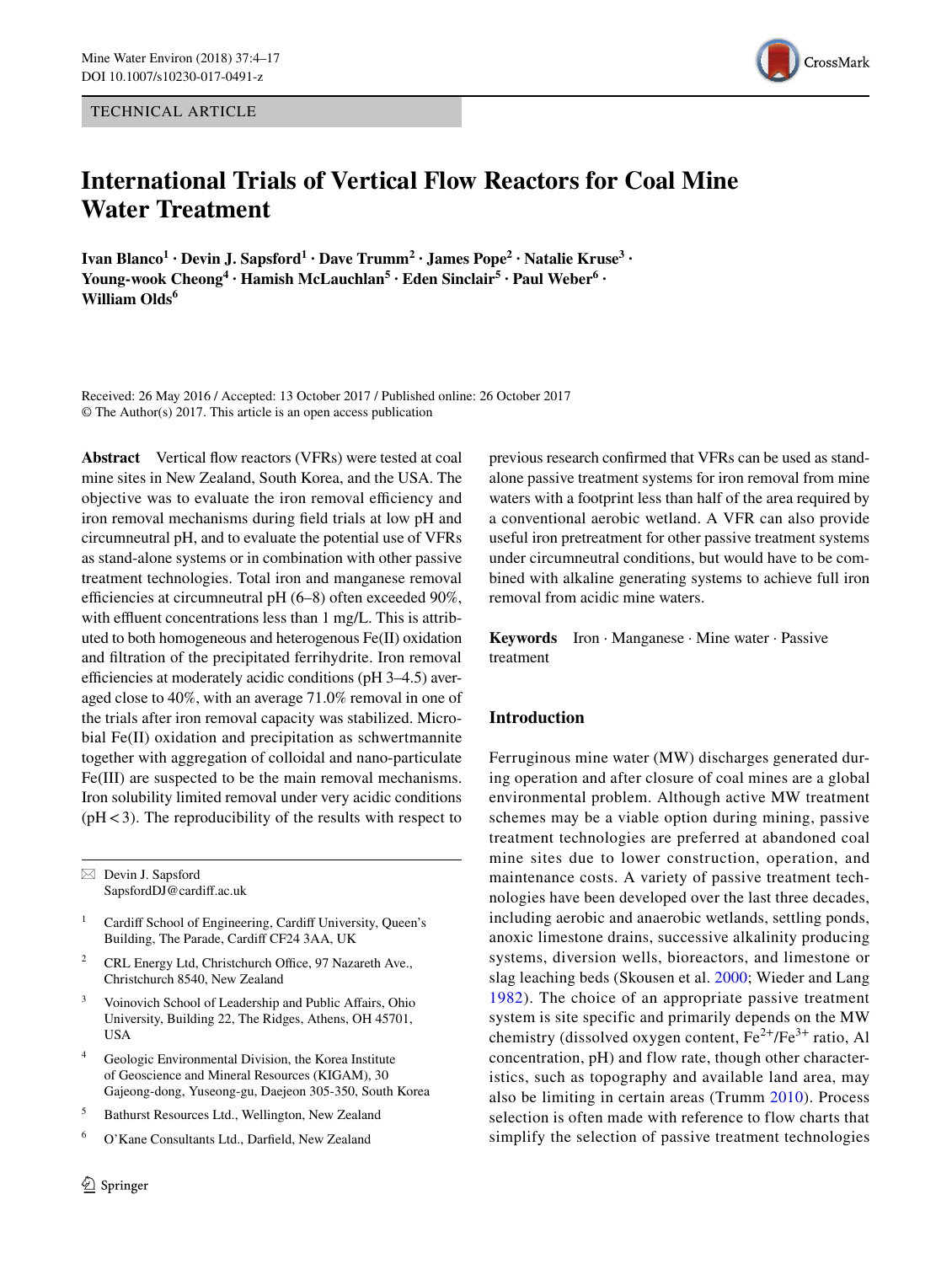based on MW chemistry. These flow charts have evolved as research in MW treatment has progressed (Hedin et al. [1994](#page-12-0); Rose [2010](#page-12-1); Skousen and Ziemkiewicz [2005\)](#page-13-3).

The technology referred to here as a vertical flow reactor (VFR) was originally developed after ochre accretion was observed on the surface of a vertical compost bed on the Gwenffrwd anaerobic wetland (Wales, UK). From this observation, an alternative to more conventional passive treatment systems was conceived; its novelty is related to the vertical flow and removal of iron within an accreting ochre bed, rather than in any substrate or media (Dey et al. [2003\)](#page-12-2). The VFR is similar in concept to slow sand filters or vertical constructed wetlands, and operates by passing MW downward through a gravel bed, which supports the accreting bed of ochre. The configuration of a VFR can include two compartments that may be configured with different flow ratios (Yim et al. [2014\)](#page-13-4), allowing treatment to occur in an 'active' compartment, whilst the second, which is available to be de-sludged and recommissioned, can receive storm flow and acts as an overflow to ensure treatment in case the active compartment fails (Sapsford and Williams [2009\)](#page-13-5). Iron removal is intensified and ochre can be recovered as a sludge relatively free of plant detritus, which is amenable for recovery of ochre as a resource where/when such opportunities arise (e.g. Sapsford et al. [2015](#page-13-6)).

Previous research on VFR technology has documented iron removal from coal MW, with different iron removal mechanisms associated with different conditions. In circumneutral net-alkaline water, iron removal occurred by self-filtration through the ochre bed and heterogeneous iron oxidation and precipitation of hydrated ferric oxides and oxyhydroxides within the ochre bed (Sapsford and Williams [2009;](#page-13-5) Sapsford et al. [2007](#page-13-7)). Under acidic conditions, iron removal occurred predominantly by heterogeneous precipitation and/or aggregation of nano-particulate Fe(III) precipitates (Florence et al. [2016](#page-12-3)). Although these researchers have shown that VFRs are a good alternative to other passive treatment systems, the technology still required additional field trials to better define its range of applicability and reproducibility of results under different water chemistries to generate more confidence in the technology as a reliable option.

This work presents new data relevant to VFRs from field trials at coal mine sites with varying water chemistries in New Zealand, South Korea, and Ohio (USA). Iron removal mechanisms and efficiencies were evaluated in the context of previous research, as well as the suitability of VFR systems to be used as an alternative to, or in combination with, other passive treatment technologies.

#### **Materials and Methods**

#### **Summary of Previous United Kingdom VFR Trials**

The original VFR pilot-scale system (referred to as UK1) was installed at the former Taff Merthyr colliery near Merthyr Tydfil (South Wales), where net-alkaline MW was collected, pumped, and treated in a system of conventional settlement lagoons and aerobic wetlands. That VFR consisted of a 21.6  $m<sup>2</sup>$  bed of 20 mm angular sandstone gravel 100 mm thick, overlain by 6 mm angular sandstone gravel 100 mm thick. The bed sat on a plenum floor comprising galvanized steel mesh sheets supported by 300 mm high concrete pillars. The MW passed through the bed into the underdrain, under a baffle wall, and up through a rise chamber where it exited the system. A detailed description of the system, schematics, photographs, and water and sludge sampling and analysis are available in previous publications (Sapsford et al. [2007;](#page-13-7) Barnes [2008;](#page-12-4) Sapsford and Williams [2009](#page-13-5)).

VFR trial UK2 was located at the Cwm Rheidol complex (Ceredigion, Wales), a former Pb/Zn mine that discharges net-acidic MW (Table [1](#page-2-0)). The VFR was constructed in an intermediate bulk container (IBC) of  $1 \text{ m}^3$ . Inside the IBC, a drainage pipe was covered by a layer of 30 mm angular coarse gravel which acted as support for another 200 mm layer of 5–10 mm siliceous gravel. Mine water flowed down through the IBC and was collected by a drainage pipe, which directed it up through a swan neck outlet. The driving head within the IBC was adjusted to a final target of 0.61 m. An ochre sludge layer was allowed to accumulate atop the gravel layer, decreasing the bed permeability as it built up (Fig. [1](#page-3-0)). A description of the water and sludge sampling and analysis is available (Florence et al. [2016](#page-12-3)).

#### **New Zealand VFR Trials**

VFR trial NZ1 was located at an active New Zealand underground coal mine. The netalkaline circumneutral MW drains from the walls of an old open pit. VFR trials NZ2 and VFR NZ3 were located in New Zealand opencast coal mines and received net-acidic MW that originates from overburden waste rock dumps and an underground mine adit, respectively. VFR trials NZ4 and NZ5 were located at the abandoned, underground Bellvue coal mine, on the west coast of the South Island of New Zealand, approximately 15 km northeast of Greymouth. The mine entry is on a hillside approximately 30 m above a nearby creek. A pool of AMD water at the entry drains to a cascade and flows down the slope to the nearby Cannel Creek. VFR NZ4 received oxidized MW from the base of the cascade, whereas NZ5 received non-aerated water directly from the mine entry.

All of these VFR trials followed the design used by Florence et al.  $(2016)$  $(2016)$  $(2016)$ , which in turn was based on the work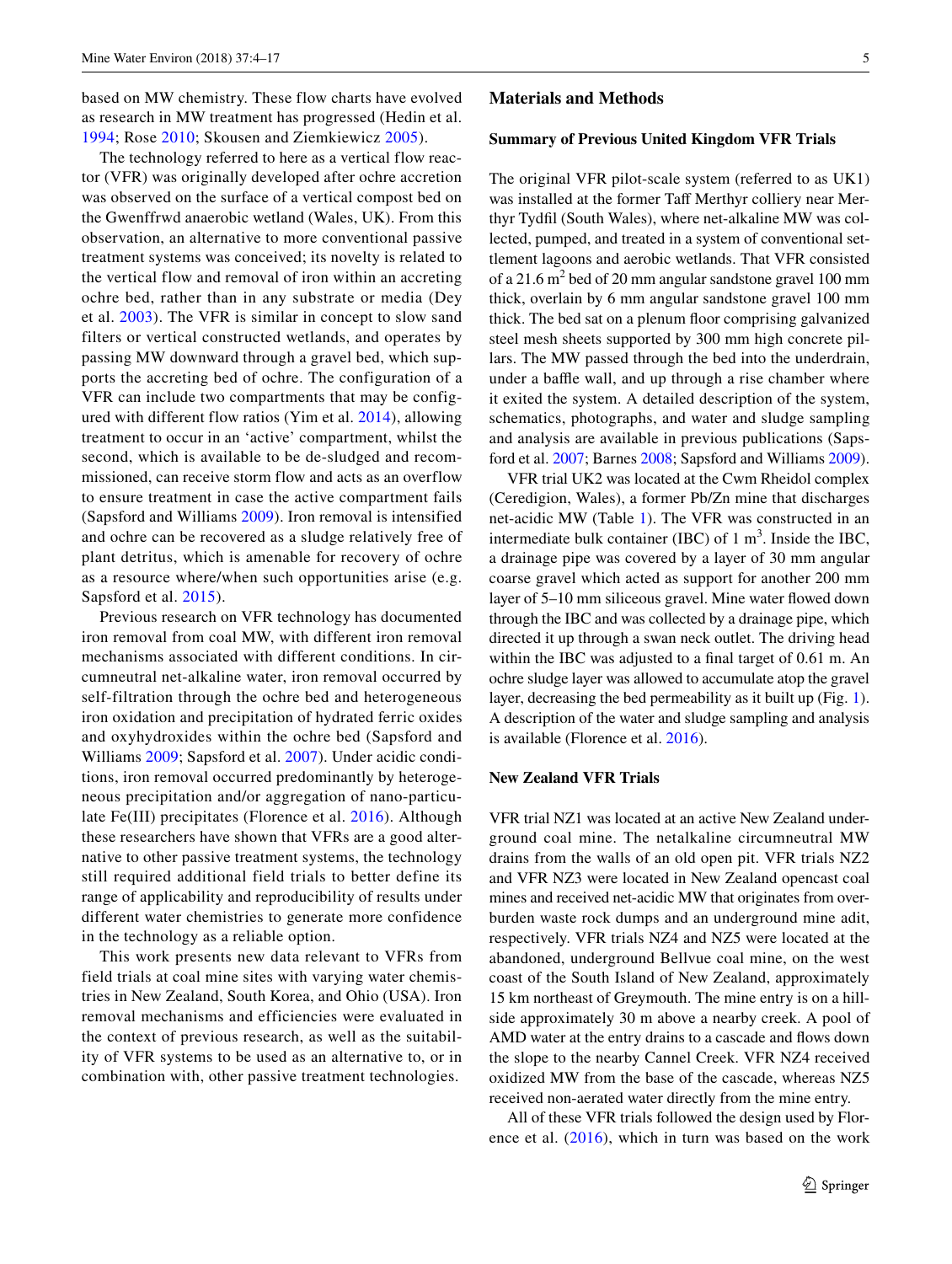|              |                                                    | 8.2                        | 46.0                              | 17.9                                        | 21.3                     | $\tilde{S}$                 | 24.0               | 21.7               | 10.7                        | 50.8                      | $3~\sim 5$                                          |
|--------------|----------------------------------------------------|----------------------------|-----------------------------------|---------------------------------------------|--------------------------|-----------------------------|--------------------|--------------------|-----------------------------|---------------------------|-----------------------------------------------------|
|              | Days Samples Flow, L/m <sup>2</sup> /min HRT, h    | 1.68                       | 0.38                              | 0.56                                        | 0.47                     | 6.36                        | 0.42               | 0.46               | 0.69                        | 0.15                      | 0.94                                                |
|              |                                                    |                            |                                   |                                             |                          |                             |                    |                    |                             |                           |                                                     |
|              |                                                    | 36                         | 34                                | $\frac{6}{2}$                               | $\overline{\phantom{0}}$ |                             | ⋣                  | S                  | $\frac{8}{2}$               | $\frac{8}{18}$            | 25                                                  |
|              |                                                    | 344                        | 414                               | 342                                         | 399                      | 115                         | 393                | 393                | 143                         | 143                       | 168                                                 |
| Monitoring   |                                                    | June 2006–May 2007         | May 2011-July 2012                | June 2014–June 2015                         | April 2014-June 2015     | December 2013-April<br>2014 | May 2014-June 2015 | May 2014–June 2015 | March 2015-August<br>2015   | March 2015-August<br>2015 | May 2014-October<br>2014                            |
|              | Hydrau- Area, m <sup>2</sup> Period                | 21.6                       |                                   |                                             |                          |                             |                    |                    |                             |                           | 1.5                                                 |
|              | lic head,<br>E                                     | 0.84                       | 0.61                              | 0.60                                        | 0.60                     | 0.60                        | 0.60               | 0.60               | 0.45                        | 0.45                      | 0.30                                                |
|              | thickness,<br>$\mathbb{H}$                         | $\overline{0}$             | 200                               | $\approx$                                   | $\approx$                | 100                         | 100                | 100                | $\overline{100}$            | $\overline{00}$           | 100                                                 |
|              |                                                    | Gravel, 6 mm               | Gravel, 5-10 mm                   | Gravel, 5 mm                                | Gravel, 5 mm             | Gravel, 5 mm                | Gravel, 5 mm       | Gravel, 5 mm       | Gravel, 5 mm                | Gravel, 5 mm              | Sand                                                |
| Design       | Bottom layer material Top layer material Top layer | Net-alkaline Gravel, 20 mm | Net-acidic Gravel, 30 mm          | Net-alkaline Gravel, 30 mm                  | Gravel, 30 mm            | Gravel, 30 mm               | Gravel, 30 mm      | Gravel, 30 mm      | Gravel, 30 mm               | Gravel, 30 mm             |                                                     |
| Mine water   |                                                    |                            |                                   |                                             | Net-acidic               | Net-acidic                  | Net-acidic         | Net-acidic         | Net-acidic                  | Net-acidic                |                                                     |
| VFR Location |                                                    | UK1 Taff Merthyr, UK*      | UK2 Cwm Rheidol, UK <sup>**</sup> | NZ1 Active underground,<br>$\sum_{i=1}^{n}$ | NZ2 Active opencast, NZ  | NZ3 Active opencast, NZ     | NZ4 Bellvue, NZ    | NZ5 Bellvue, NZ    | OH1 Carbondale, OH<br>(USA) | Carbondale, OH<br>(USA)   | SK Jeongsun, South Korea Net-alkaline Gravel, 10 mm |
|              |                                                    |                            |                                   |                                             |                          |                             |                    |                    |                             | <b>OH2</b>                |                                                     |

<span id="page-2-0"></span>Table 1 Location, mine water type, design and monitoring information of the VFR trials **Table 1** Location, mine water type, design and monitoring information of the VFR trials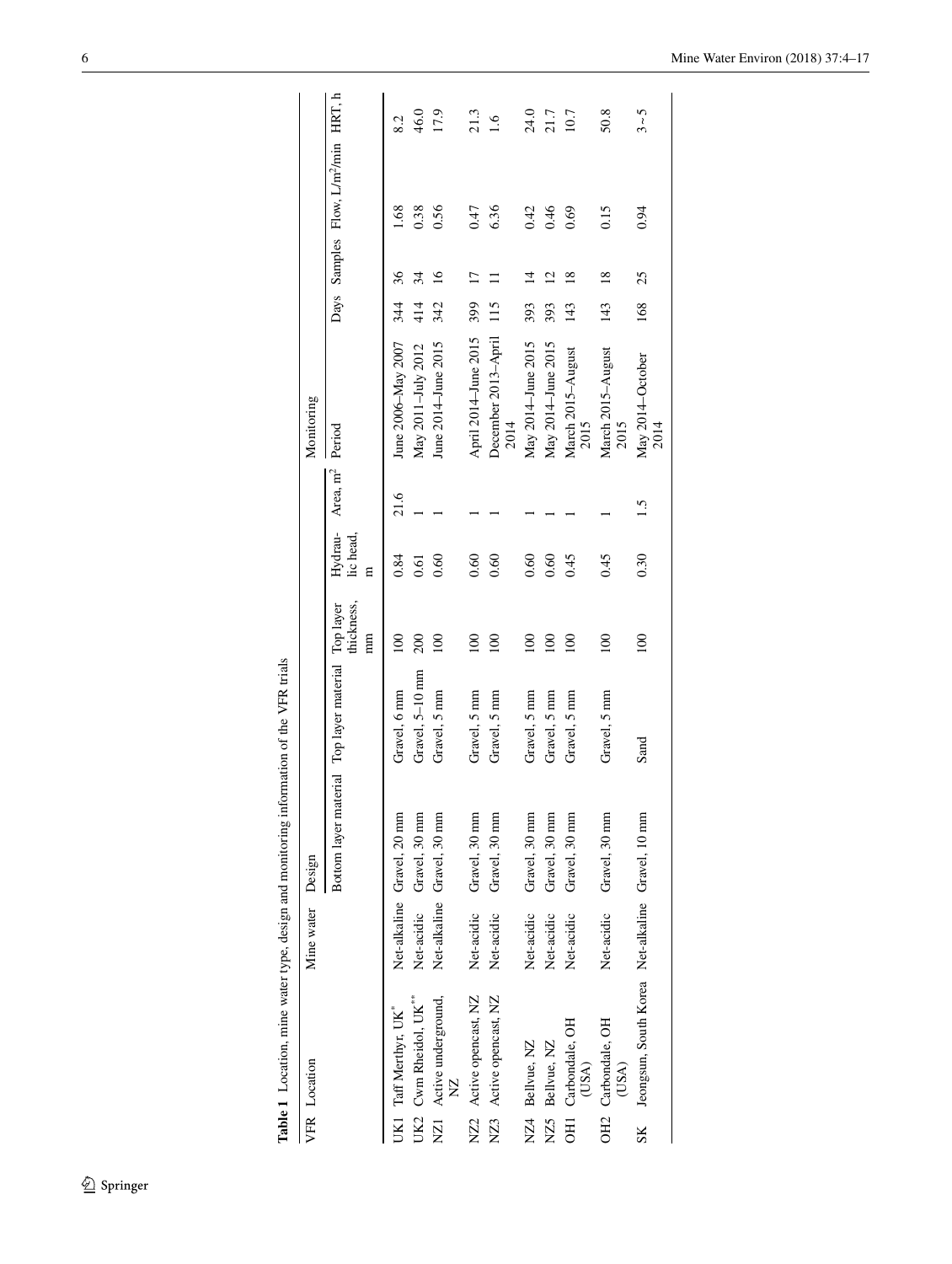

<span id="page-3-0"></span>

of Dey et al.  $(2003)$  $(2003)$ . Each trial consisted of a 1 m<sup>3</sup> IBC adapted as a VFR treatment tank with a drain pipe covered by a 30 mm coarse gravel layer that acts as support for a layer of 5 mm gravel 100 mm thick. The swan neck outlet was configured so that the targeted hydraulic head difference between the inlet and outlet was 0.6 m.

The NZ1, NZ2, NZ4, and NZ5 trials were monitored fortnightly through 2014 and monthly in 2015. A summary of the monitoring period and number of sampling events is provided in Table [1.](#page-2-0) Influent flow was monitored by timing the length of time to fill a measuring cylinder to a known volume. The target inflow was set between 450 and 550 mL/ min. This target flow rate was used only for trials NZ1, NZ2, NZ4, and NZ5. The flow rates in the other VFR trials is shown in Table [1](#page-2-0). Inlet and outlet pH, electrical conductivity (EC), and dissolved oxygen (DO) were measured using a portable YSI 556 multi-probe system calibrated in the field.

Inlet and outlet samples were immediately measured in the field for total Fe using Hach Method 8008 and a Hach DR/2400 portable spectrophotometer. Samples were then filtered using a disposable syringe and 0.45 µm filters and measured for dissolved Fe following the same procedure. Fe(II) was also measured in samples using the Hach Method 8146 (1,10 Phenanthroline Method) and a Hach DR/2400 portable spectrophotometer. Samples were collected monthly and stored at 4 °C until sulphate, total acidity (to pH 8.3) and total alkalinity analyses in the laboratory. Filtered and unfiltered samples were acidified with 0.1 mL of 20% HNO<sub>3</sub> and stored at 4  $\degree$ C until extensively analysed (31) elements) by ICP-MS.

VFR trial NZ3 was operated for a 4 month period (Table [1\)](#page-2-0). Inlet and outlet flows were monitored weekly for pH, EC, DO, and oxidation–reduction potential (ORP) using handheld meters. Flow rates were also measured weekly at the outlet of the VFR using a bucket and stopwatch. Samples were collected monthly and analysed for total acidity to pH 6.5. Inlet and outlet were also added to  $HNO<sub>3</sub>$  acid-preserved sample bottles and stored at 4 °C until ICP-MS analysis of Al, Fe, Ni, and Zn following APHA method 3125. Sulphate was analysed by ion chromatography using APHA method 4110 (Rice et al. [2012](#page-12-5)).

Two sets of experiments were conducted to assess the effect of mixing MW with non-impacted stream water (Cannel Creek) at three ratios (2:1, 1:1, and 1:4) to understand how this might affect pH and removal of dissolved Fe. The first set of experiments was performed using NZ4 MW and freshwater collected from Cannel Creek (FW) mixed and stirred in an open reactor (bucket) for 2–5 min in the field.

Samples of NZ4 MW and FW were then collected for a second set of experiments to evaluate the effect that a limestone leaching bed would have. These water samples were transported to the laboratory and stored at room temperature. To simulate  $CaCO<sub>3</sub>$  dissolution in limestone leaching beds, the FW was soaked in 5–10 cm limestone clasts in open reactors for a retention time of 8 h. The treated FW was then mixed with the MW at the same three ratios and stirred in an open reactor for 2–5 min. Filtered samples (0.45 µm) were collected from each experiment and acidified with 0.1 mL of 20% HNO<sub>3</sub> and stored at 4  $\degree$ C until ICP-MS analysis for Fe.

## **Ohio VFR Trials**

VFR trials OH1 and OH2 were located in Carbondale, Athens County (Ohio, USA). The net-acidic MW at Carbondale originates from abandoned underground coal mines and is treated next to the seepage point by a calcium oxide dosing unit before it reaches Hewett Fork, tributary of Raccoon Creek (Ohio University [2015](#page-12-6)). The VFR trials followed the design used by Florence et al. [\(2016](#page-12-3)) and receive water directly from the seep. The trials consisted of a  $1 \text{ m}^3 \text{ IBC}$ adapted as a VFR treatment tank with a drain pipe covered by a 30 mm coarse gravel layer 300 mm thick that acted as support for a layer of 5 mm gravel 100 mm thick. The swan neck outlet was configured to have a hydraulic head difference between inlet and outlet of 0.45 m.

The results presented here belong to an intensive sampling of VFR trials performed on the last 3 days of operation before decommission, during which the VFRs were monitored six times every 1.5 h. The pH, EC, DO, and ORP were measured using a Myron L Ultrameter II handheld meter and a YSI 556 multi-probe system calibrated in the field. Inlet and outlet flow rates were measured using a bucket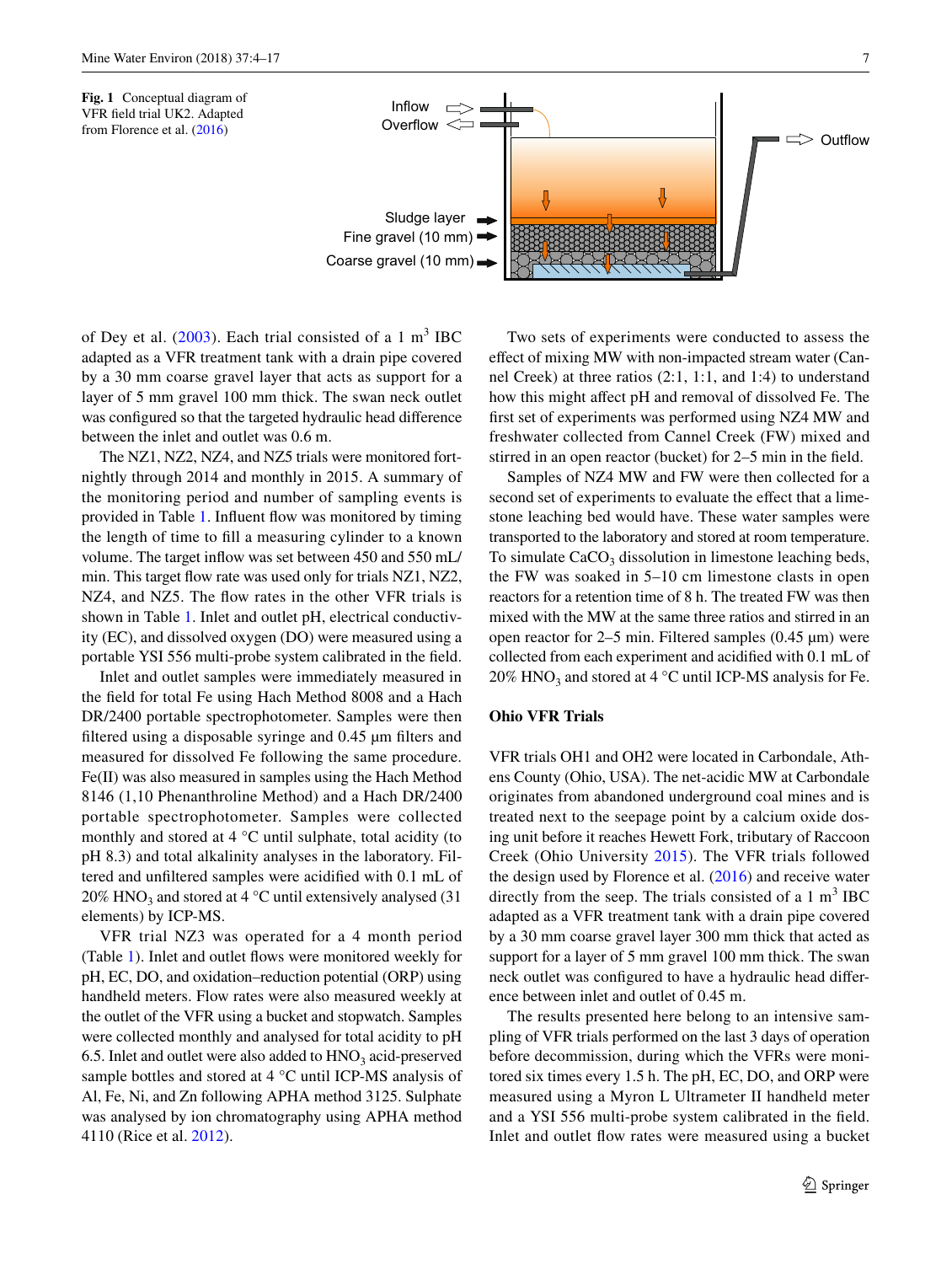and stopwatch. Samples were immediately measured in the field for sulphate and total Fe using Hach Method 8008 and 8051 respectively, and a Hach DR/820 portable colorimeter. Samples were then filtered using a disposable syringe and 0.45 µm filters and measured for dissolved Fe following the same procedure. Fe(II) was measured using Hach Method 8146 (1,10 phenanthroline method). Twice per day, filtered and unfiltered samples were acidified with 0.1 mL of 20%  $HNO<sub>3</sub>$  and stored at 4 °C until ICP-OES analysis of major cations (Al, Fe, Mg, Mn, Na, K) in the laboratory. Acidity values were calculated following Kirby and Cravotta III [\(2005\)](#page-12-7):

$$
Acidity_{as\frac{mg}{L}}caco_3 = 50\left[\left(\frac{2Fe^{2+}}{56}\right) + \left(\frac{3Fe^{3+}}{56}\right) + \left(\frac{2Mn}{55}\right) + \left(\frac{3Al^{3+}}{27}\right) + (1000e^{-pH})\right]
$$
(1)

An experiment was carried out to evaluate Fe removal in the water column. Untreated MW was collected from the seep and kept undisturbed in three open reactors in the field. The static reactors were sampled at 0, 24, and 48 h. The pH, EC, DO, ORP, total Fe, dissolved Fe, and Fe(II) were measured in the field following the same methodology described for the OH1 and OH2 trials.

#### **South Korea VFR Trials**

VFR trial SK was located in Jeongsun, Kangwon province, South Korea. The SK trial followed the design used by Sapsford et al. ([2007\)](#page-13-7) and received water collected directly from the shaft of an abandoned underground coal mine. The trial consisted of a 1.5  $m^2$  footprint container as a VFR treatment tank with a bed of 10 mm coarse gravel 100 mm thick, overlain by a sand layer 100 mm thick. The bed sat on a perforated steel plate to allow an underdrain chamber, as described for VFR UK1.

The VFR trial was monitored weekly (Table [1\)](#page-2-0). Inlet and outlet flow rates were measured using a bucket and stopwatch. The pH, EC, DO, and ORP were measured at the inlet and outlet using a portable water parameter probe (HACH HQ40d). Bulk and filtered samples were collected using a disposable syringe and  $< 0.45$  µm filters and were acidified with concentrated HCl for Fe(II) or concentrated  $HNO<sub>3</sub>$  for Fe and Mn, and stored at 4 °C until ICP analysis (Ultima 2C, Horiba-Yuvon, France).

### **Sludge Sampling and Analysis**

At the end of the operational period, VFR trials NZ1, NZ2, NZ3, NZ4, NZ5, OH1, and OH2 were drained to evaluate the development of any sludge layer. Although VFR trial NZ3

was decommissioned after 4 months of monitoring, drainage for evaluation of the sludge layer occurred 13 months later. Before sludge sampling, the thickness of the sludge layer was measured as the average of five measurements from the top of the gravel layer to the top of the sludge layer.

After drainage, sludge samples were collected from the VFR trials, sealed in polyethylene zipper storage bags, transported to the laboratory to be oven dried at 60 °C and left to cool to room temperature in silica gel desiccators. The dried ochre samples were microwave acid-digested using an Anton Paar Multiwave 3000 microwave digester system: 0.1 g of sample was dissolved in 6 mL of a 1:1 mixture of  $HCl$  and  $HNO<sub>3</sub>$  and digested in the microwave with a temperature ramp of 10°C·min−1 up to 200 °C and held at that temperature for 30 min. The vessel contents was transferred into a volumetric flask and diluted with deionized water up to 50 mL. An aliquot of the final solution was finally submitted for analysis on an ICP-OES Perkin Elmer Optima 2100D. Dried ochre samples were also analysed for sulphur in a SC144DR Leco Furnace. XRD analyses were performed using a Phillips PW3830 X-ray generator of Cu kα radiation equipped with a Phillips Pw1710 controller.

#### **Geochemical Modeling**

Geochemical modeling was used to evaluate the speciation of the New Zealand and Ohio MW and calculate the saturation indexes (SI) of target minerals using the geochemical software PHREEQC v.3 (Parkhurst and Appelo [2013](#page-12-8)). The wateq4f database was modified to account for the schwertmannite solubility products ( $log K_{\text{sp}}$ ) 7.06 (Kawano and Tomita [2001](#page-12-9)) and 18.0 (Bigham et al. [1996\)](#page-12-10) at the temperature at which the tests were conducted. Redox couple  $\text{Fe}^2/\text{Fe}^3$ was used in speciation calculations in the case of missing ORP values.

## **Results and Discussion**

Different coal MW with a range of pH values were selected to test the treatment capacity of the VFR technology. A summary of the physico-chemical characteristics and metal concentrations at the inlet and outlet of the VFR trials is shown in Tables  $2$  and  $3$ , respectively. Since  $H^+$  concentration plays a key role in Fe oxidation kinetics and HFO solubility, the MWs were grouped according to their pH into three categories: circumneutral (pH 6–8), moderately acidic (pH 3–4.5), and acidic ( $pH < 3$ ).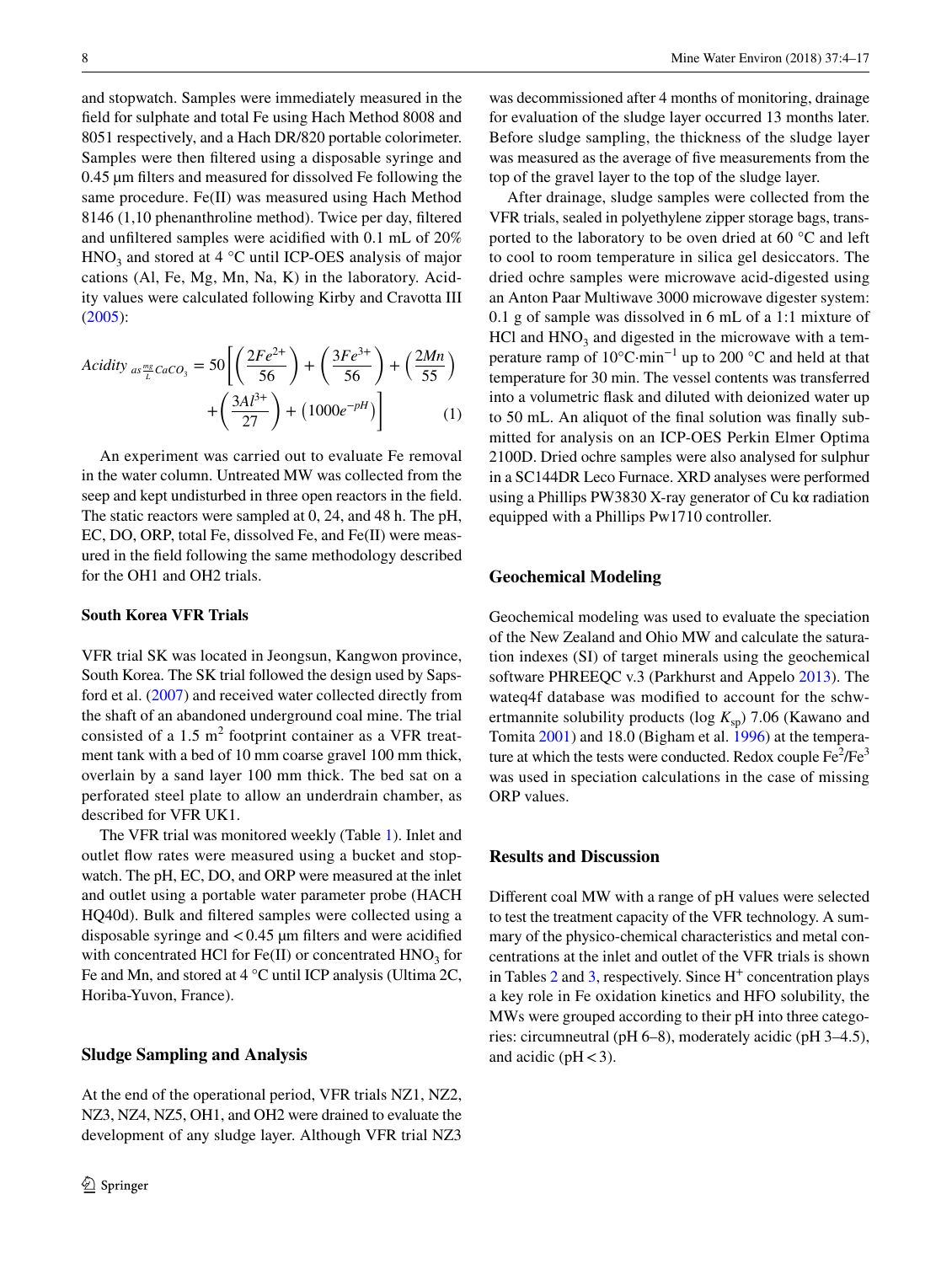<span id="page-5-0"></span>**Table 2** Average physico-chemical parameters at the inlet (I) and outlet (O) of the VFR trials

| <b>VFR</b>      | pH                            | pH           | T. °C                                  | T, °C    | Cond, µS/cm | Cond, µS/cm | D.O., mg/L | D.O., mg/L   | ORP, mV | ORP, mV      |
|-----------------|-------------------------------|--------------|----------------------------------------|----------|-------------|-------------|------------|--------------|---------|--------------|
|                 | I                             | $\mathbf{O}$ | Ι                                      | $\Omega$ | I           | $\Omega$    | I          | $\mathbf{O}$ | I       | $\mathbf{O}$ |
|                 |                               |              | Circum-neutral mine waters (pH 6-8)    |          |             |             |            |              |         |              |
| UK1             | 6.7                           | 6.8          | 11.6                                   | 11.6     | na          | na          | 3.7        | 5.2          | 219     | 297          |
| NZ1             | 7.4                           | 7.4          | 8.9                                    | 10.0     | 140         | 141         | 10.9       | 10.0         | na      | na           |
| SK              | 6.6                           | 6.8          | 16.0                                   | 16.8     | 423         | 409         | 9.1        | 8.8          | 63.8    | 102          |
|                 |                               |              | Moderately acidic mine waters (pH 3–4) |          |             |             |            |              |         |              |
| UK <sub>2</sub> | 3.0                           | 2.9          | 13.1                                   | 13.7     | na          | na          | 7.8        | 6.2          | 646     | 693          |
| NZ <sub>2</sub> | 3.2                           | 3.1          | 14.5                                   | 10.5     | 2078        | 1959        | 7.6        | 8.2          | na      | na           |
| OH <sub>1</sub> | 4.2                           | 4.3          | 20.6                                   | 23.2     | 1583        | 1534        | 2.5        | 3.6          | 214     | 267          |
| OH <sub>2</sub> | 4.2                           | 4.7          | 21.0                                   | 24.2     | 1578        | 1628        | 2.1        | 2.2          | 208     | 174          |
|                 | Acidic mine waters $(pH < 3)$ |              |                                        |          |             |             |            |              |         |              |
| NZ3             | 2.8                           | 2.8          | 11.9                                   | 14.5     | 688         | 732         | 3.0        | 3.0          | 431     | 457          |
| NZ4             | 2.6                           | 2.6          | 12.9                                   | 11.4     | 1296        | 1390        | 10.1       | 9.9          | na      | na           |
| NZ <sub>5</sub> | 2.6                           | 2.6          | 13.3                                   | 10.3     | 1522        | 1433        | 1.5        | 4.4          | na      | na           |

#### **Circumneutral Mine Waters (pH 6–8)**

Despite differences in geographic location, the net-alkaline circumneutral MW treated (UK1, NZ1, SK) in the VFR trials had less mineralization than the other MW, as indicated by the low EC values (Table [2\)](#page-5-0), sulphate, and metal concentrations (Table [3\)](#page-6-0). Fe was the main element of concern, with total inlet concentrations ranging between 1.14 and 21.3 mg/L (Fig. [2](#page-7-0)a). However, their inlet Fe composition varied significantly, with inlet average Fe particulate contents between 11 and 55%, average inlet Fe(II) concentrations between 35 and 84%, and average dissolved Fe(III) concentrations between 5 and 33% (Table [3](#page-6-0); Fig. [2](#page-7-0)b).

Fe treatment was excellent in these UK1 and NZ1 trials; average removal efficiencies often exceeded 90% (Fig. [2](#page-7-0)c) and Fe discharges were generally less than 1 mg/L (Table [3](#page-6-0)). Previous research conducted at trial UK1 showed that Fe removal at circumneutral pH was achieved through a combination of mechanisms including (1) self-filtration of particulate Fe as it passes through the ochre and gravel beds, (2) oxidation of Fe(II) in the water column and subsequent precipitation and filtration of HFO on the bed, and (3) heterogeneous catalytic oxidation of Fe(II) and subsequent accretion of HFO around pre-existing HFO particles in the accumulating bed (Sapsford and Williams [2009\)](#page-13-5).

Fe removal efficiencies in the SK trial ranged between 0 and 94.5%, with an average of 46.4% and outlet concentrations generally less than 2 mg/L (Table [3](#page-6-0); Fig. [2](#page-7-0)c). Despite differences in overall Fe treatment among the trials, similar dissolved Fe and Fe(II) removal efficiencies, pH values, and DO concentrations among the trials (Table [2\)](#page-5-0) indicate that removal of dissolved Fe(II) and Fe(III) at the NZ1 and SK trials followed the predominant mechanisms observed in the UK1 trial: homogeneous/heterogeneous oxidation of Fe(II)

and precipitation, filtration, and accretion of HFO particles (Geroni [2011](#page-12-11)).

The lower Fe treatment efficiencies achieved at trial SK (Fig. [2](#page-7-0)c) is attributed to deficient self-filtration of particulate iron through the ochre and gravel beds. This was confirmed by the high Fe particulate content at the effluent (Table [3](#page-6-0); Fig. [2](#page-7-0)b). The deficient particulate filtration may be due to the higher flow rate or the existence of preferential pathways, particularly down the walls of the reactor. This problem was noted in the commissioning stage of the UK1 trial and was prevented by placing a fillet of sand at the contact between the gravel bed and reactor wall. Self-filtration by the ochre filter cake was also important at the NZ1 trial, as indicated by the amount of particulate Fe in the influent when compared to the UK1 trial. The NZ1 MW showed a characteristic orange color, indicating the presence of suspended HFO in the water column. Moreover, geochemical modeling of the inlet NZ1 MW confirmed that it was supersaturated with respect to HFO (Table [4\)](#page-8-0).

Drainage of the NZ1 trial and visual inspection afterwards confirmed the formation of a 2 cm thick ochre sludge layer after 12 months of continuous operation. XRD and ICP-OES analyses (Table [5\)](#page-8-1) indicated that the sludge layer consisted of an amorphous Fe precipitate with trace concentrations of Mn and Ca as the main second and third element concentrations, in similar proportions to UK1 sludge samples (Sapsford et al. [2007\)](#page-13-7).

The VFR trials removed Mn surprisingly well at circumneutral pH with average removal efficiencies of 97% at the NZ1 trial, and average removal efficiencies of 69.5% at the SK trial, which often achieved 100% removal, consistent with those obtained in the UK1 trial (Sapsford et al. [2007](#page-13-7)). Given that abiotic oxidation rates for Mn(II) are low below pH 9, Mn removal mechanisms within NZ1 and SK were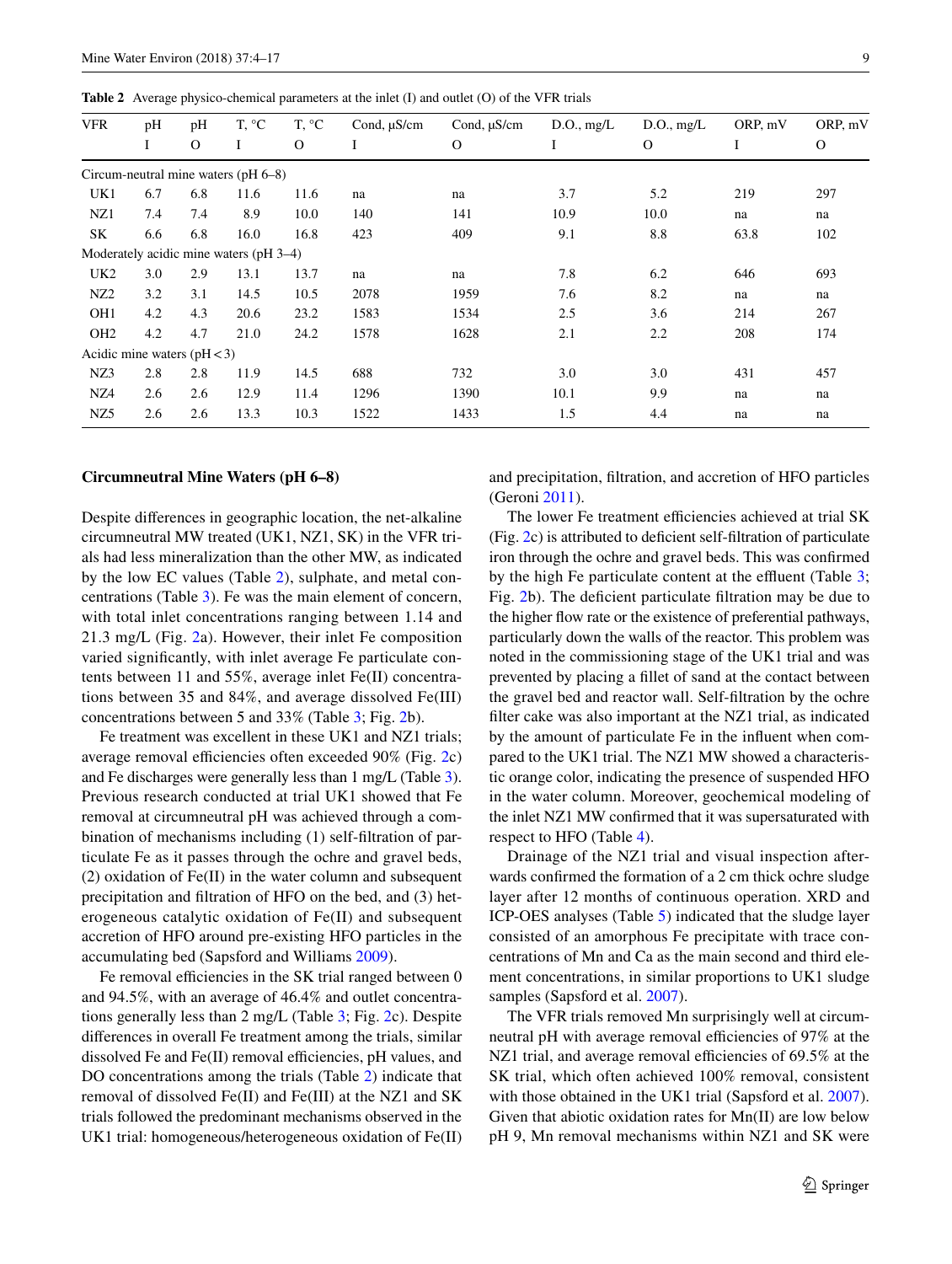| rate, g/<br>m <sup>2</sup> day<br>iency, %<br>removal,<br>Total SO <sub>4</sub> <sup>2</sup> , Mn-Tot, Mn-Tot<br>alkalin- mg/L mg/L remova<br>mg/L<br>Treum-neutral mine waters ( $pH$ $6-8$ )<br>ity, mg/L<br>CaCO <sub>3</sub><br>rcidity,<br>mg/L<br>CaCO <sub>3</sub> | Table 3 Average total acidity and alkalinity, SO <sub>4</sub> <sup>-2</sup> , total Mn, total A1, total Fe, dissolved Fe (Fe-Filt) and Fe (II) concentrations at the inlet (I) and outlet (O); iron removal efficiency and iron | removal rates of the VFR trials (na not applicable or not measured)<br>VFR Total |  |  |  |  |  |  |  | Fe removal |
|---------------------------------------------------------------------------------------------------------------------------------------------------------------------------------------------------------------------------------------------------------------------------|---------------------------------------------------------------------------------------------------------------------------------------------------------------------------------------------------------------------------------|----------------------------------------------------------------------------------|--|--|--|--|--|--|--|------------|
|                                                                                                                                                                                                                                                                           |                                                                                                                                                                                                                                 |                                                                                  |  |  |  |  |  |  |  |            |
|                                                                                                                                                                                                                                                                           |                                                                                                                                                                                                                                 |                                                                                  |  |  |  |  |  |  |  |            |
|                                                                                                                                                                                                                                                                           |                                                                                                                                                                                                                                 |                                                                                  |  |  |  |  |  |  |  |            |
|                                                                                                                                                                                                                                                                           |                                                                                                                                                                                                                                 |                                                                                  |  |  |  |  |  |  |  |            |
|                                                                                                                                                                                                                                                                           |                                                                                                                                                                                                                                 |                                                                                  |  |  |  |  |  |  |  |            |

<span id="page-6-0"></span>

|             |                                                |                                                     | $\frac{1}{2}$ . The contract of the contract of the contract of the contract of the contract of the contract of the contract of the contract of the contract of the contract of the contract of the contract of the contract of t |                        |                      |                               |                                                     |                               |                                             |                                |                                           |                                          |                                     |                                           |                                                           |                                                   |
|-------------|------------------------------------------------|-----------------------------------------------------|-----------------------------------------------------------------------------------------------------------------------------------------------------------------------------------------------------------------------------------|------------------------|----------------------|-------------------------------|-----------------------------------------------------|-------------------------------|---------------------------------------------|--------------------------------|-------------------------------------------|------------------------------------------|-------------------------------------|-------------------------------------------|-----------------------------------------------------------|---------------------------------------------------|
| VFR         | acidity,<br>mg/L<br>CaCO <sub>3</sub><br>Total | ity, mg/L<br>CaCO <sub>3</sub><br>alkalin-<br>Total | $SO_4^{2-}$ ,<br>$\mathrm{mgL}$                                                                                                                                                                                                   | Mn-Tot,<br>mg/L        | removal,<br>Mn-Tot   | Al-Tot,<br>$\rm mg/L$         | Fe-Tot,<br>mg/L                                     | Fe-Tot,<br>mg/L               | removal, $\underset{\%}{\approx}$<br>Fe-Tot | Fe-Filt,<br>$\mathrm{mg}L$     | Fe-Filt,<br>mg/L                          | removal, $% \beta$<br>$\mbox{Fe-Filt}$   | Fe (II),<br>mg/L                    | Fe (II),<br>ng/L                          | removal<br>effi-<br>ciency, $%$<br>$\mbox{Fe}(\mbox{II})$ | Fe ren<br>rate, g<br>m <sup>2</sup> day           |
|             |                                                |                                                     |                                                                                                                                                                                                                                   |                        |                      |                               |                                                     | $\circ$                       |                                             |                                | $\circ$                                   |                                          |                                     | $\circ$                                   |                                                           |                                                   |
|             |                                                | Circum-neutral mine waters (pH 6-8)                 |                                                                                                                                                                                                                                   |                        |                      |                               |                                                     |                               |                                             |                                |                                           |                                          |                                     |                                           |                                                           |                                                   |
| UK1 na      |                                                | 243.9                                               | na                                                                                                                                                                                                                                | 0.7                    |                      |                               |                                                     |                               |                                             |                                |                                           |                                          |                                     |                                           |                                                           |                                                   |
| NZ1         | 5.2                                            | 87.8                                                | 4.4                                                                                                                                                                                                                               | 0.2                    | 68.3<br>97.1<br>69.5 | $\frac{a}{6}$ 3 $\frac{1}{6}$ | $7.9$<br>4.9                                        | $0.6$<br>0.2<br>1.7           | 91.3<br>95.9<br>46.4                        | $6.3$<br>$6.4$<br>$2.2$        | $\frac{3}{\sqrt{2}}$ $\frac{1}{\sqrt{2}}$ | 95.2<br>99.50<br>95.0                    | $6.0$<br>1.3<br>1.7                 | $\frac{2}{\sqrt{3}}$ $\frac{1}{\sqrt{3}}$ | па<br>99.7<br>86.1                                        | $\begin{array}{c} 15.8 \\ 3.8 \\ 4.5 \end{array}$ |
| $S_{\rm K}$ | na                                             | 23.3                                                | 213.6                                                                                                                                                                                                                             | $\frac{8}{2}$          |                      |                               |                                                     |                               |                                             |                                |                                           |                                          |                                     |                                           |                                                           |                                                   |
|             |                                                | Moderately acidic mine waters (pH 3-4)              |                                                                                                                                                                                                                                   |                        |                      |                               |                                                     |                               |                                             |                                |                                           |                                          |                                     |                                           |                                                           |                                                   |
| UK2 na      |                                                | $\overline{a}$                                      | na                                                                                                                                                                                                                                | 4.79                   | na                   |                               |                                                     |                               |                                             |                                |                                           |                                          |                                     |                                           |                                                           |                                                   |
|             | NZ2 250.4                                      | ž                                                   | 1,652.5                                                                                                                                                                                                                           | 18.6                   |                      |                               |                                                     |                               |                                             |                                |                                           |                                          |                                     |                                           |                                                           |                                                   |
|             | OH1 398.5                                      | $\mathbf{z}$                                        | 972.0                                                                                                                                                                                                                             | 7.1                    | $1.2$<br>5.0 4.2     | na<br>15.5<br>25.0<br>23.6    | 95.0<br>33.4<br>119.0<br>119.8                      | 29.3<br>17.8<br>73.8<br>121.1 | $69.1$<br>$46.8$<br>$38.0$<br>0.0           | 80.9<br>32.9<br>116.5<br>113.5 | 28.3<br>17.3<br>14.9<br>114.3             | $63.4$<br>$47.6$<br>$35.7$<br>$0.0$      | $21.4$<br>$5.1$<br>$84.1$<br>$85.1$ | 2.3<br>0.7<br>57.9<br>81.6                | 93.6<br>76.0<br>7.3                                       | $35.4$<br>$10.6$<br>$9.6$<br>0.0                  |
|             | OH2 389.5                                      | Ž                                                   | 1066.7                                                                                                                                                                                                                            | 6.8                    |                      |                               |                                                     |                               |                                             |                                |                                           |                                          |                                     |                                           |                                                           |                                                   |
|             | Acidic mine waters $pH < 3$ )                  |                                                     |                                                                                                                                                                                                                                   |                        |                      |                               |                                                     |                               |                                             |                                |                                           |                                          |                                     |                                           |                                                           |                                                   |
|             | NZ3 189.0                                      | na                                                  | 250.0                                                                                                                                                                                                                             | $\overline{\text{na}}$ | $\mathbf{a}$         |                               |                                                     |                               |                                             |                                |                                           |                                          |                                     |                                           |                                                           |                                                   |
|             | NZ4 585.0                                      | na                                                  | 757.1                                                                                                                                                                                                                             | 0.8                    | $\infty$             | $11.1$<br>40.4<br>37.3        | $\begin{array}{c} 51.0 \\ 60.1 \\ 60.8 \end{array}$ | $43.0$<br>$63.0$<br>$80.1$    | $\frac{15.7}{0.0}$                          | na<br>54.7<br>57.2             | na<br>59.6<br>78.6                        | $\begin{array}{c} 1a \\ 0.0 \end{array}$ | $\frac{na}{2.6}$<br>10.0            | na<br>1.7<br>5.9                          | $\frac{a}{23.3}$                                          | $73.3$<br>0.0<br>0.0                              |
| NZ5         | 540.0                                          | na                                                  | 682.5                                                                                                                                                                                                                             | 0.7                    | $\tilde{a}$          |                               |                                                     |                               |                                             |                                |                                           |                                          |                                     |                                           |                                                           |                                                   |
|             |                                                |                                                     |                                                                                                                                                                                                                                   |                        |                      |                               |                                                     |                               |                                             |                                |                                           |                                          |                                     |                                           |                                                           |                                                   |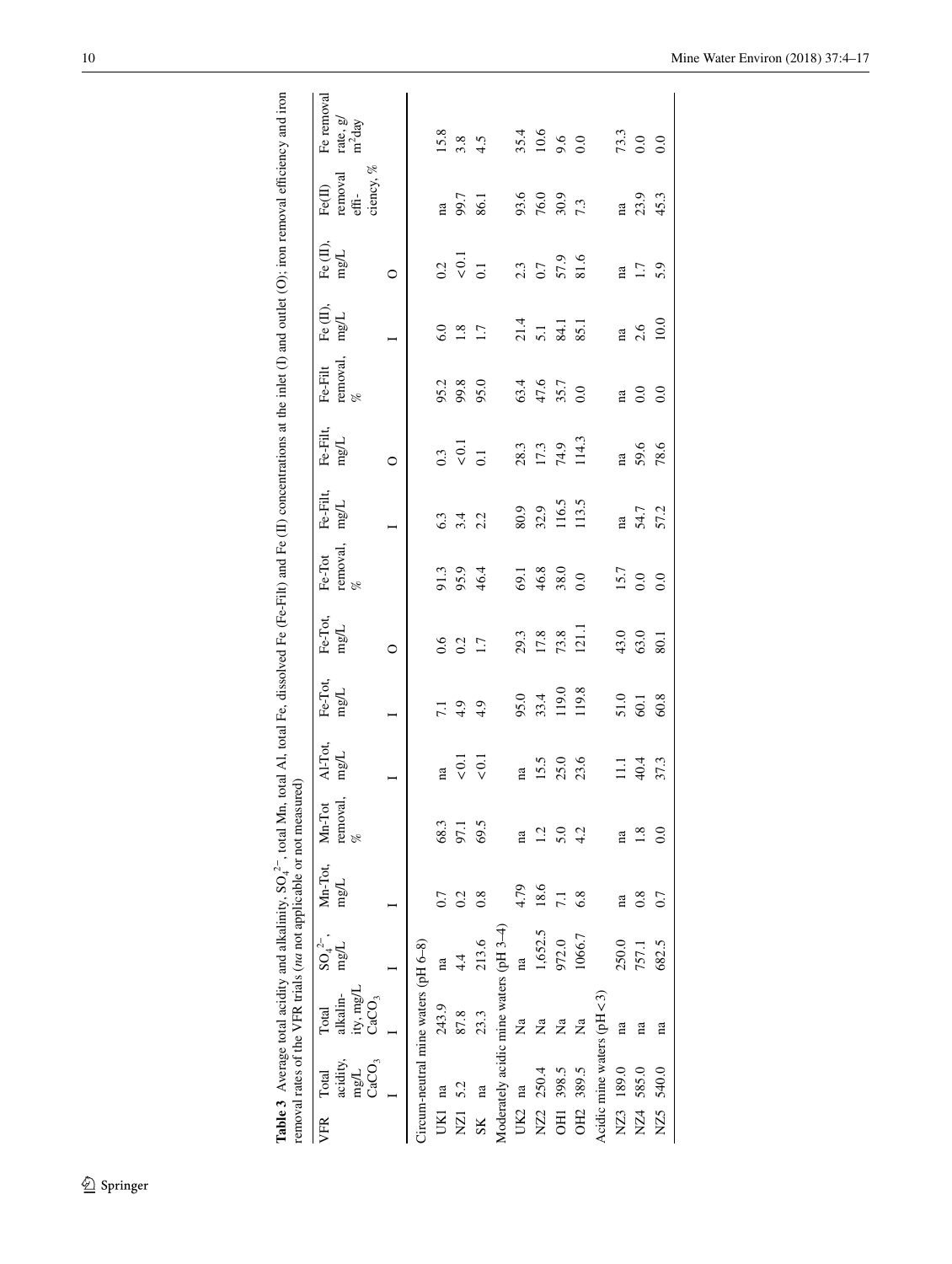$\epsilon$ 

**(a)** Circum-neutral (pH 6 - 8)

50

100

150

 $\circ$ 

 $\circ$ 

5

10

15

20





<span id="page-7-0"></span>**Fig. 2 a** Boxplot diagrams of inlet total Fe concentrations for the VFR trials across the pH range. **b** Composition of total iron at the inlet (In) and outlet (Out) of the VFR trials. Total Fe (100%) is presented as the sum of particulate iron (Total Fe—Filtered Fe, light

gray) and filtered iron. Filtered iron is presented as the sum of  $Fe(III)_{(aq)}$  (dark gray) and  $Fe(II)_{(aq)}$  (black). **c** Boxplot diagrams of total Fe removal efficiency of the VFR trials across the pH range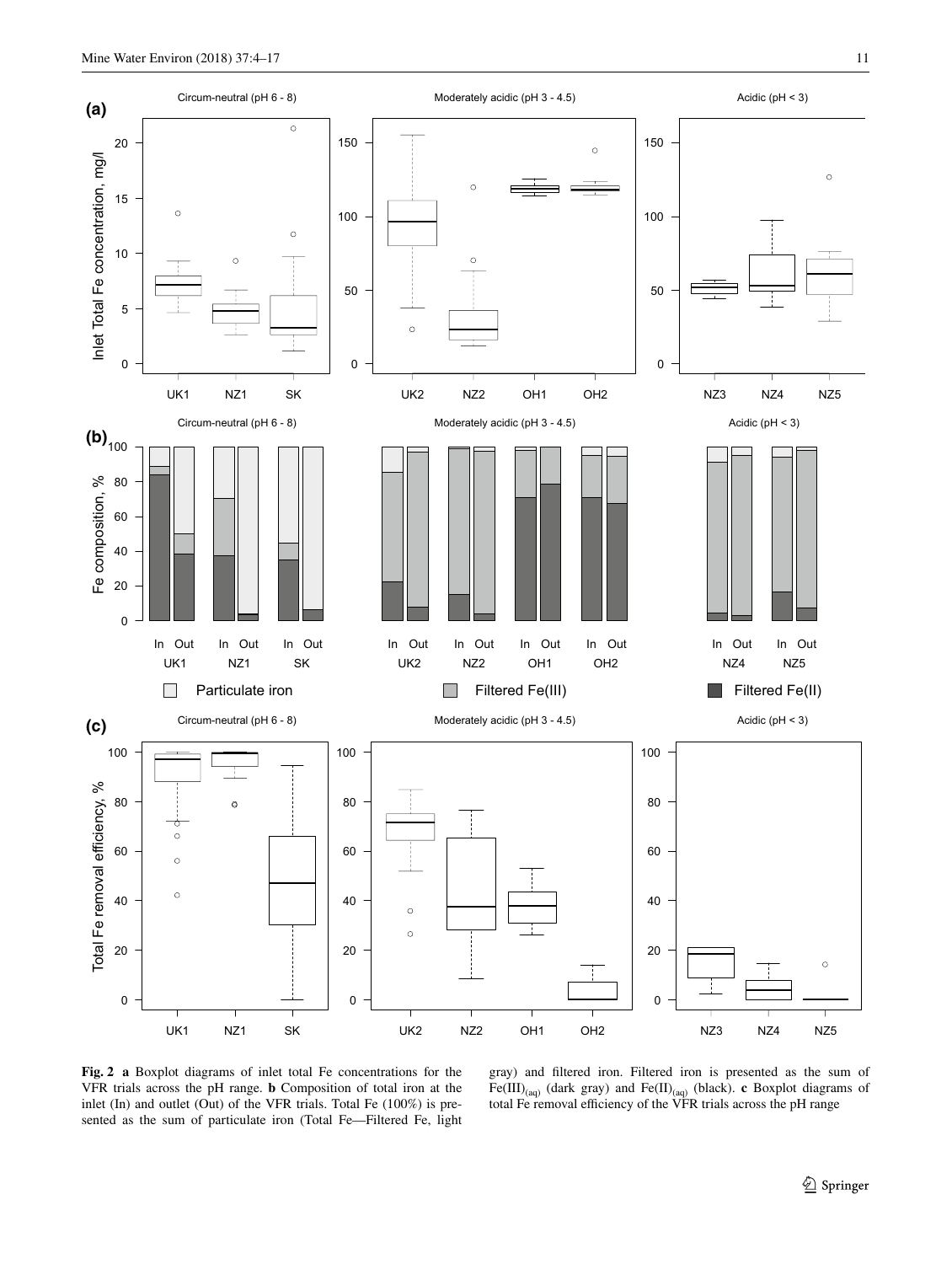<span id="page-8-0"></span>**Table 4** Average supersaturation indexes with respect to different minerals in the inlet mine waters calculated with PHREEQC

| <b>VFR</b>      | n              | FER    | <b>GOE</b> | SCH 18  | SCH 7.06 | J-H     | J-K    | JNa    |
|-----------------|----------------|--------|------------|---------|----------|---------|--------|--------|
| NZ1             | 11             | 4.1    | 9.4        | 23.2    | 34.1     | $-8.4$  | $-0.5$ | $-4.1$ |
| NZ2             | 8              | $-0.4$ | 5.1        | 3.7     | 14.9     | $-0.12$ | 3.9    | 0.3    |
| NZ3             | $\overline{4}$ | $-5.0$ | 0.4        | $-32.9$ | $-21.99$ | $-14.4$ | na     | na     |
| NZ4             | 6              | $-1.5$ | 3.9        | $-3.5$  | 7.5      | $-1.6$  | 0.9    | $-1.9$ |
| NZ <sub>5</sub> | 6              | $-1.7$ | 3.8        | $-4.8$  | 6.1      | $-2.2$  | 0.3    | $-2.5$ |

*N* number of samples, *FER* ferrihydrite, *GOE* Goethite, *SCH\_18* Schwertmannite calculated using log K=18, *SCH\_7.06* Schwertmannite calculated using log K=7.06, *J-H* Jarosite-H, *J-K* Jarosite-K, *JNa* Jarosite-Na

| VFR             |      |                   | Fe $(\%)$ S $(\%)$ Ca Al Mg Mn Na Zn K Ba                                 |                                                     |                              |  |                 |      | As   |
|-----------------|------|-------------------|---------------------------------------------------------------------------|-----------------------------------------------------|------------------------------|--|-----------------|------|------|
| NZ1             | 37.4 |                   | $0.07$ $0.89\%$ $0.63$ $0.19$ $1.37\%$ $0.02$ $0.05$ $0.16$ $0.38$ $0.02$ |                                                     |                              |  |                 |      |      |
| NZ2             | 35.5 | 3.32              | $1.11$ $2.36\%$ $3.09$ $0.20$ $0.36$ $0.34$                               |                                                     |                              |  | 12.83 0.47 0.09 |      |      |
| NZ3             | 35.7 | 3.4 0.25          |                                                                           | $0.33\%$ $0.22$ $ 0.12$ $0.26$ $1.53$ $0.03$ $3.92$ |                              |  |                 |      |      |
| OH <sub>1</sub> | 37.6 | 3.9               | 2.59                                                                      |                                                     | $0.35\%$ 0.76 0.21 1.73 0.09 |  | 0.29            | 0.01 | 0.03 |
| OH <sub>2</sub> | 33.8 | $4.0 \qquad 1.20$ |                                                                           | $0.92\%$ 0.56 0.08 1.44 0.07                        |                              |  | 0.24            | na   | 0.01 |
|                 |      |                   |                                                                           |                                                     |                              |  |                 |      |      |

<span id="page-8-1"></span>**Table 5** Chemical composition of ochre sludge from different VFR trials after ICP–OES analysis (values are in mg/kg unless marked otherwise)

expected to be similar to those observed in UK1, where Mn removal took place within the bed rather than in the water column, potentially through bacterial oxidation and/or heterogeneous catalysis of Mn(II) oxidation on HFO and Mn oxide surfaces (Geroni [2011](#page-12-11)).

#### **Moderately Acidic Mine Waters (pH 3–4.5)**

The MWs selected to test the VFR technology under moderately acidic conditions had the highest sulphate and Mn concentrations, moderate Al concentrations, and a wide range of inlet total Fe concentrations, from UK2 MW with high Fe variability (23.3–155.1 mg/L), those that were generally less than 50 mg/L (NZ2), and high inlet Fe concentrations at OH1 and OH2, with low variability (114.0–144.5 mg/L) (Table [3;](#page-6-0) Fig. [2a](#page-7-0)). The inlet particulate iron concentrations were low, indicating that adsorption of dissolved Fe(II) and Fe(III) to existing precipitates (which is unlikely at low pH) and particulate filtration were not important removal mechanisms. Two sets of MWs could be distinguished: MW with low average inlet Fe(II) content (15–22%, UK2 and NZ2) and MW with a high average inlet Fe(II) content ( $\approx 70\%$ , OH1 and OH2) (Table [3;](#page-6-0) Fig. [2b](#page-7-0)).

Fe removal efficiencies varied among the VFR trials. VFR trial UK2 was the most successful, removing much (an average of 67.1%) of the Fe from the discharge, followed by trial NZ2, which showed a variable Fe removal capacity in the range of  $8.3-76.7\%$ , and an average of  $45.4\%$  (Fig. [2c](#page-7-0)). The Fe removal efficiencies at the OH1 and OH2 trials were comparatively low, between 26.3 and 52.9% (an average of 37.8%) at OH1 and less than 15% and often close to 0% at OH2 (Fig. [2c](#page-7-0)). However, the OH2 trial was overflowing at the time of the sampling, indicating that these Fe removal efficiencies were not representative. Moreover, the presence of outlet flow without Fe treatment indicated that untreated MW was bypassing the ochre sludge layer through preferential pathways. It is interesting to show these results as an example of the reduction in treatment performance experienced by a VFR treatment system following a decline in ochre layer permeability.

Biotic Fe(II) oxidation mediated by acidophilic Fe(II) oxidizers is proposed as the main Fe(II) oxidation mechanisms under moderately acidic conditions. Biological oxidation is known to dominate over abiotic Fe(II) oxidation in the 2.5–4.5 pH range (Kirby and Brady [1998](#page-12-12)) and the presence of bacterial communities dominated by Fe oxidizers is common in this type of MW (e.g. Florence et al.  $(2016)$  $(2016)$ ).

A field experiment in static reactors was performed to simulate Fe oxidation in the water column of the OH1 VFR trial. After a hydraulic residence time (HRT) between 24 and 48 h, decreasing Fe(II) and filtered Fe concentrations (averaging 29.8 and 38.8 mg/L/day respectively) were observed in the water column, with a corresponding increase in particulate Fe (an average of 43.8 mg/L/day) and DO (averaging 1.5 mg/L/day). Fe oxidation and precipitation took longer in the water column than in the OH1 trial (averaging10.7 h HRT and 62.3 mg/L/day removal, respectively), indicating that the ochre sludge layer plays an important role in Fe oxidation, probably by acting as a supporting substrate for the bacterial community that oxidizes Fe in VFRs under moderately acidic conditions.

Microbial Fe oxidation and precipitation alone could not explain the overall decrease in filtered Fe removed from inlet MW for many of the observed sampling occasions. On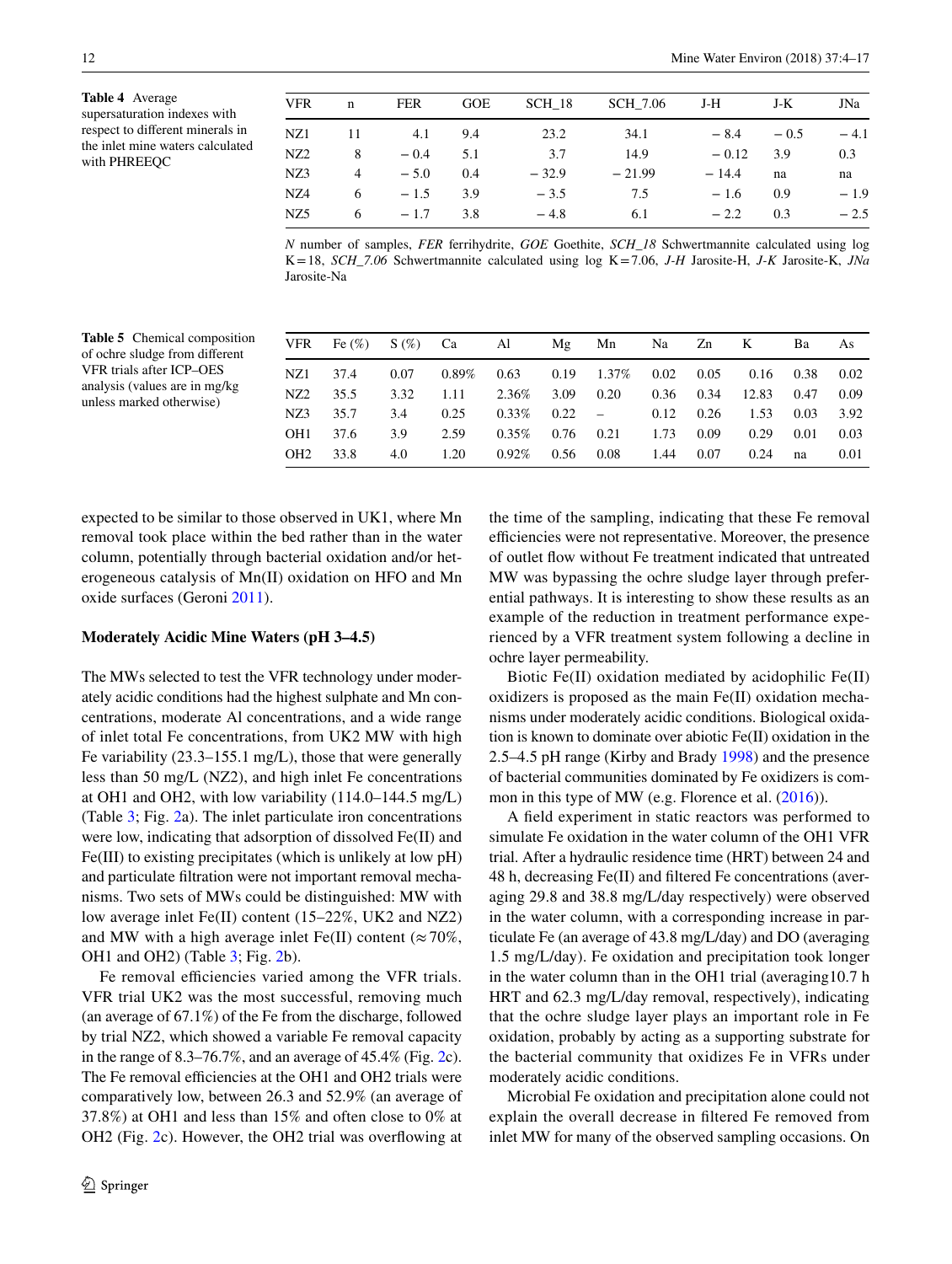average, Fe(II) removal could explain up to 36.1 and 58.9% of the filtered Fe removed at the outlet of the NZ2 and OH1 VFR trials, respectively. This suggests that another mechanism was important in the removal of filtered Fe in these VFR trials. Heterogeneous precipitation of Fe(III) and/or aggregation of nano-particulate Fe(III) precipitates are the likely candidates, as these were identified as the predominant Fe(III) removal mechanisms in the UK2 trial (Florence et al. [2016](#page-12-3)).

With the exception of the first two sampling events, Fe removal in trial NZ2 increased gradually over time until stabilizing at 61.1–76.7% (averaging 71.0%) during the last 5 sampling episodes, similar to what occurred in trial UK2 (Fig. [3\)](#page-9-0). Lower HRTs (Table [1](#page-2-0)) and inlet Fe concentrations at NZ2 than in the UK2 trial (Table [3](#page-6-0)) likely slowed development of the ochre sludge layer, delaying the increase of Fe removal rates to the levels achieved in the UK2 trial. It is proposed that biotic Fe(II) oxidation and heterogeneous Fe(III) precipitation (the MW was supersaturated with respect to schwertmannite, Table [4](#page-8-0)) were the main removal mechanisms during the first sampling episodes. As the ochre layer developed, increased aggregation of colloidal and nano-particulate Fe(III) precipitates  $(< 0.45 \mu m)$  on the ochre would have contributed to overall Fe removal.

The NZ2, OH1, and OH2 VFR trials were drained at the end of the operational period. While the ochre layer at trial NZ2 was slimy and 1 cm thick after 14 months of operation, the ochre developed at the OH1 and OH2 trials was porous due to bubbles trapped in its structure, and had accumulated an average thickness of 1 and 2 cm respectively after only 6 months of operation. Interestingly, this porous structure conferred low density properties to the sludge. Stirring of the VFR trial resulted in intensive bubbling and floating of sludge aggregates on top of the water column. This porous



<span id="page-9-0"></span>**Fig. 3** Fe removal efficiency at the NZ2 trial through time

structure may explain the quick formation of a thick layer in such a short time, relative to other trials.

XRD analyses of the sludge layers displayed an amorphous signature in the three VFR trials (NZ2, OH1, and OH2) formed mainly by Fe and trace concentrations of S and Al (Table [5](#page-8-1)). Different mineral phases could have precipitated according to the SIs calculated after geochemical modelling at the NZ2 trial (Table [4\)](#page-8-0), including a variety of poorly ordered oxides and hydroxysulphates, typical iron precipitates from AMD environments (Bigham et al. [1990;](#page-12-13) Singh et al. [1999\)](#page-13-8). Greater SIs indicate that schwertmannite was the predominant precipitated phase in the systems (Table [4](#page-8-0)). Schwertmannite was also likely the main phase in the OH1 and OH2 trials since schwertmannite is the most common poorly crystalline Fe mineral that forms by direct precipitation from pH 2.8–4 water with sulphate concentrations between 1000 and 3000 mg/L (Bigham et al. [1996\)](#page-12-10). The conditions in the VFR trials also indicate that schwertmannite was likely, since it is typically formed in aerobic environments through bacterially mediated Fe oxidation after exposure to the atmosphere (Fernandez-Martinez et al. [2010](#page-12-14)).

### **Acidic Mine Waters (pH<3)**

The performance of the VFR technology under highly acidic conditions (pH consistently  $\lt$  3) was assessed at two mine sites. The MW at the NZ3 site showed lower EC (Table [2\)](#page-5-0) and total acidity values, and  $SO_4^2$ <sup>-</sup> and Al concentrations (Table [3](#page-6-0)) than the MW from the Bellvue site (NZ4 and NZ5 trials). It also showed slightly lower total Fe inlet concentrations, although all the MWs generally remained in the range 45–70 mg/L (Table [3;](#page-6-0) Fig. [2](#page-7-0)a). The main difference between the trials at the Bellvue site was the inlet DO concentrations, which were much higher at the NZ4 trial (Table [2](#page-5-0)). In all cases, Fe was the main element of concern, with low Fe(II) inlet concentrations, followed by Al (Table [3](#page-6-0); Fig. [2](#page-7-0)b).

Fe treatment was low under acidic conditions. The best removal efficiencies were achieved at the NZ3 trial during its short operational period, with values less than 22% and averaging 15.7%. The VFR trial was offline 13 months after the end of the operational period. At the time of decommission it was possible to observe an algae community fully developed in the water column, on top of a thick sludge layer. Although XRD and ICP-OES analyses of the sludge layer confirmed that it consisted on an amorphous iron precipitate with trace concentrations of S and Al as the main second and third element concentrations (Table [5\)](#page-8-1), geochemical modeling of the inlet MW indicated that none of the target mineral phases were oversaturated in solution (Table [4](#page-8-0)). It is possible that the development of the algae community in the water column resulted in changes of pH and MW chemistry during the offline period. Thus, the mechanisms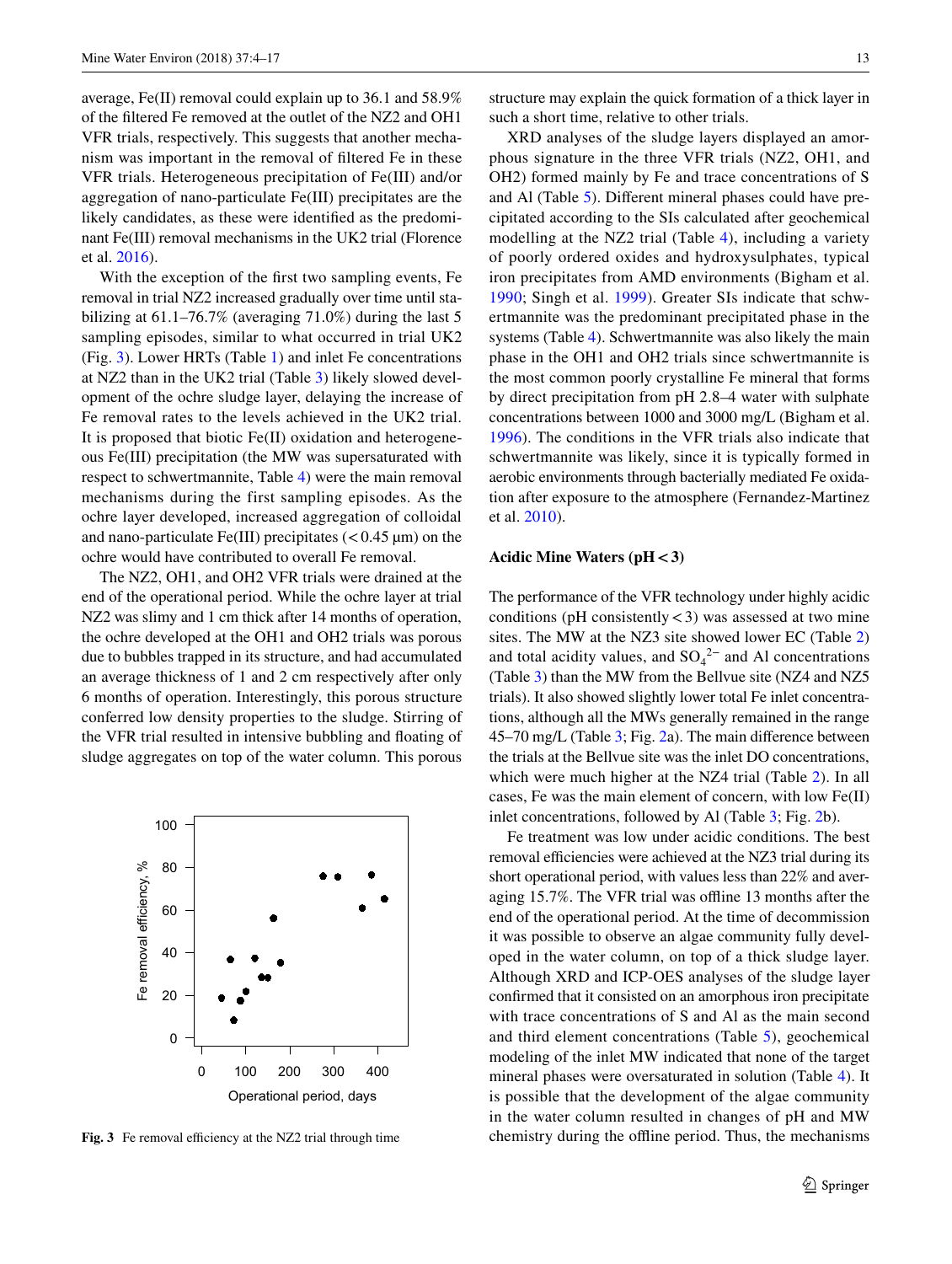involved in Fe removal and the formation of the sludge layer remain unclear.

Although low, the Fe removal values obtained at the NZ3 trial are still remarkable, particularly considering the high flows and extremely low HRTs in comparison to the other VFR trials (Table [1](#page-2-0)). Average MW velocities through the ochre bed varied between 2.9 and 28.8 m/day with an average of 9.2 m/day, much higher than the recommended velocities (<4 m/day) suggested by Sapsford and Williams [\(2009](#page-13-5)). The authors recommend these values due to empirical evidence of lower Fe removal rates achieved in the UK1 trial at velocities greater than 4 m/day, however it has not been confirmed whether the poorer Fe removal efficiencies above these velocities are due to ochre being scoured from the bed or limited Fe(II) oxidation due to lower HRTs. In any case, the possibility that greater HRTs might result in greater Fe removal under acidic conditions at the NZ3 trial warrants further research and the data again shows that iron removal directly from low  $pH \approx 3$ ) MW is possible.

Fe removal was less than 15% in the NZ4 trial, and often 0% at the NZ5 trial (Fig. [2](#page-7-0)c). Most of the Fe removed in the NZ4 trial can be related to the filtration of particulate Fe, indicating that no other Fe removal mechanisms took place at the Bellvue site. This was confirmed by the low saturation indexes using PhreeqC modeling (Table [4\)](#page-8-0), and the absence of any sludge on top of the gravel bed after 13 months of operation.

Two short experiments were carried out to evaluate the effects of mixing freshwater (FW) or FW soaked in limestone clasts (SFW) with the NZ4 MW. Experiments evaluating the mixture with FW onsite at the 2:1 ratio (MW:FW) showed low dissolved Fe removal efficiencies (10.8%, pH 2.84), which increased slightly at the 1:4 mixing ratio (11.5%, pH 3.38). Mixing with SFW resulted in greater dissolved Fe removal efficiencies at the 2:1 ratio (36.7%, pH 3.17), which reached 99% at a 1:1 ratio (pH 4.35). The added alkalinity consumed protons  $(H<sup>+</sup>)$  from the MW, increasing pH and reducing iron solubility. The SFW was more effective due to the greater  $HCO_3^-$  availability after  $CaCO_3$  dissolution. The results show that an iron removal efficiency of up to 30% would be possible in a combined limestone leaching bed and VFR system at low mixing ratios, suggesting that VFR systems could be used as pre-treatment units for acidic coal MW. In such a system, the FW would pass through the limestone leaching bed, and the resulting SFW would be mixed with the MW in the pre-treatment VFR.

## **Considerations for Application of VFRs for the Passive Treatment of Mine Water**

The information collected from the VFR trials is useful in predicting the iron removal mechanisms expected to occur with this technology across the pH range (Fig. [4](#page-10-0)), and allows comparison with other passive treatment technologies. Most iron removal mechanisms are pH-dependent, whereas filtration is always present due to the vertical configuration of the MW through the gravel/ochre bed. As a consequence, the VFR can always function as a filter, which provides the VFR with an additional removal mechanism compared to other horizontal flow passive treatment technologies.

Aerobic wetlands (AWs) are passive treatment systems that typically consist of a shallow  $(<$ 30 cm), horizontal surface-flow wetland planted with cattails (*Typha* sp.). Its use is recommended for net-alkaline mine waters and they are designed to provide sufficient residence time to allow metal oxidation and hydrolysis, thereby causing precipitation and physical retention of Fe, Al, and Mn hydroxides (Skousen and Ziemkiewicz [2005](#page-13-3)). In a VFR, self-filtration of HFO previously formed in the water column and heterogeneous Fe(II) catalytic oxidation and accretion on HFO are the dominant mechanisms under net-alkaline circumneutral conditions (pH 6–8), with ferrihydrite as the main mineral phase formed (Fig. [4\)](#page-10-0). The greater number of removal mechanisms suggests enhanced iron and manganese removal in VFR systems and therefore a reduced footprint compared to AWs.

Hedin et al. ([1994\)](#page-12-0) proposed a sizing criteria for AWs of 10  $g/m^2$ /day to achieve compliance (Fe < 3.0 mg/L). However, this proposed criteria should be used with caution, since only one out of the six systems used to calculate this threshold lowered iron concentrations to compliance (Hedin et al. [1994\)](#page-12-0). This is particularly true when the MWs have low influent Fe concentrations (i.e. < 10 mg/L).



<span id="page-10-0"></span>**Fig. 4** Iron precipitates and removal mechanisms in VFRs across the pH range. (1) Filtration of particulate iron. (2) Microbial Fe(II) oxidation. (3) Heterogenous precipitation/aggregation of nanoparticulates.

(4) Heterogeneous Fe(II) oxidation. (5) Heterogeneous and microbial Mn(II) oxidation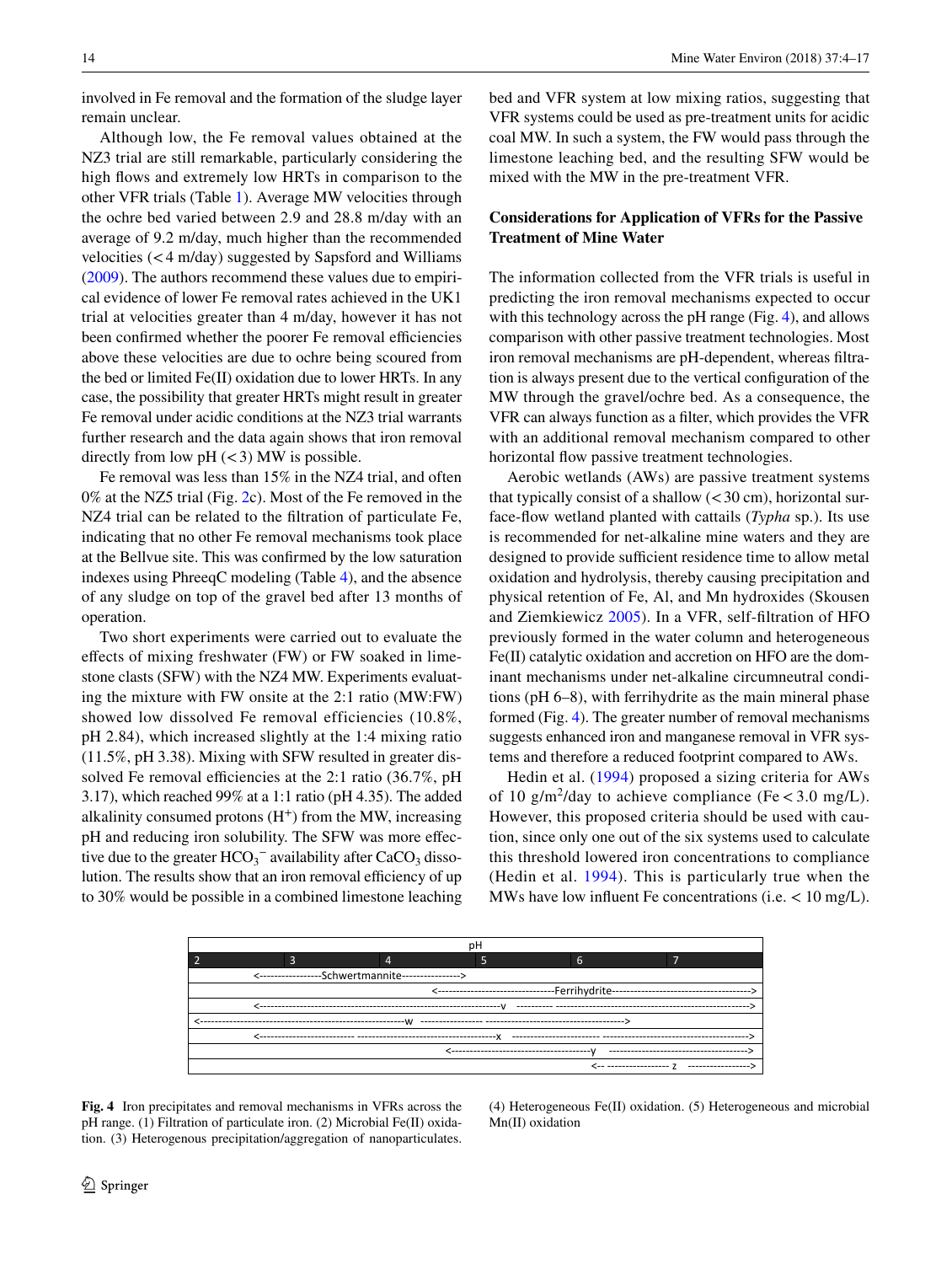Data collected from monitoring lagoons and wetlands at the UK1 site demonstrated a maximum removal rate of  $6.11 \text{ g/m}^2$ /day (Sapsford and Watson  $2011$ ). Similarly, the results reported by Banks ([2003](#page-12-15)) from eight AWs provide a useful comparison (Fig. [5a](#page-11-0)), since in all these cases, iron removal efficiencies frequently exceeded 90% and effluent iron concentrations were less than 1 mg/L. As shown in Fig. [5a](#page-11-0), the UK1 trial iron removal rates (average of 15.3  $g/m^2$ /day) exceeded significantly the removals found by Sapsford and Watson ([2011](#page-13-9)) and the mean values reported by Banks ([2003\)](#page-12-15). The performance of the NZ1 trial, although apparently low (average of 3.57  $g/m^2$ / day), is relatively high since it was associated with lower inlet flows and Fe concentrations than the UK1 trial. The results from the SK trial suggest that empirical average iron removal rates for AWs and VFRs should be used with caution since they may be highly variable as a result of different flow conditions, water chemistry, and system designs. Based on these results, the footprint of a VFR operating at optimum conditions would be less than half of the area required by a conventional AW system for iron removal, in agreement with previous calculations (Sapsford et al. [2007](#page-13-7)).

Mn removal rates of the UK1 and SK trials were greater than those reported by Hedin et al. ([1994](#page-12-0)) (Fig. [5b](#page-11-0)), with averages of 0.97 and 0.72  $g/m^2$ /day, up to almost double the  $0.5 \text{ g/m}^2$ /day sizing criteria recommended for compliance  $(Mn < 2.0$  mg/L). Again, the performance of the NZ1 trial seems low (average of 0.16  $g/m^2$ /day) as a result of lower inlet flows and Mn concentrations (Table [3](#page-6-0); Fig. [5](#page-11-0)b). VFRs show more efficient Mn treatment than AWs, which could be due to a combination of biotic and abiotic removal

mechanisms enhanced by vertical flow through the ochre sludge layer surface.

The traditional passive technologies designed to treat net-acid MW take advantage of organic substrates to generate reducing conditions and alkaline substrates for acid neutralization (Skousen and Ziemkiewicz [2005](#page-13-3)). A VFR does not neutralize acidity; however, it provides efficient iron removal under moderately acidic conditions (pH 3–4.5, Fig. [4](#page-10-0)), suggesting that it can be used as a pretreatment unit. Its use as a pretreatment system would avoid or diminish the harmful effects of iron precipitation in other treatment units (i.e. limestone armouring). In addition, a VFR has additional advantages such as simple design, materials, and construction, and the production of a dense ochre free of plant detritus amenable to recycling.

It is interesting to provide the empirical Fe removal rates of the VFR trials treating net-acid MW as a reference for engineers and practitioners (Fig. [5](#page-11-0)c). The VFR trials provided highly variable Fe removal rates (averages of 35.4, 11.06, and 32.9  $g/m^2$ /day for trials UK2, NZ2, and OH1 respectively) due to differences in flow, inlet iron concentration, and composition. Similar iron removal rates could be expected from the acidic VFR trials if pH could be increased upstream using additional treatment units, such as steel slag or limestone leaching beds.

In addition to iron removal, de-sludge frequency is another important parameter for implementation of VFR technology in mine water remediation. The permeability of the ochre sludge layer decreases through time as it builds up, eventually limiting vertical flow through the VFR and causing overflow, as observed in trial OH2. Periodically, ochre needs to be removed from the VFR system



<span id="page-11-0"></span>**Fig. 5** Boxplot diagrams of total Fe and Mn removal rates under net-alkaline and net-acidic conditions for aerobic wetlands reported by Hedin et al. [\(1994](#page-12-0)) (Hedin) and Banks ([2003\)](#page-12-15) (Banks), and for the VFR trials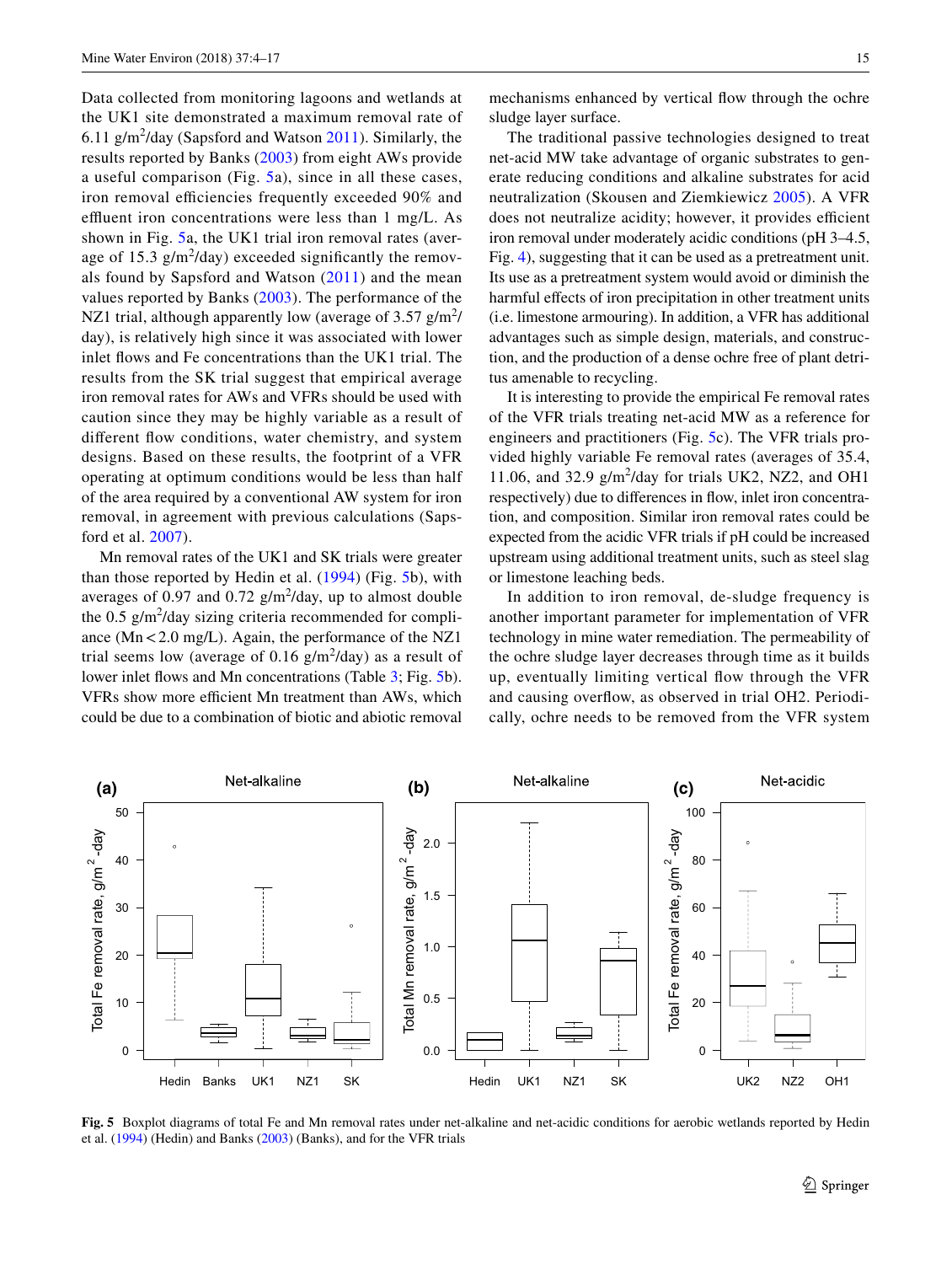to re-establish the permeability in the VFR (Sapsford et al. [2007](#page-13-7)). Differences in thickness through time in the development of the ochre layer were observed among the VFR trials: from slow (1 cm in 14 months, NZ2) to quick formation (2 cm in 6 months, OH1). These differences are attributed to inlet flow and water chemistry characteristics, indicating that the development of the ochre layer and the de-sludge frequency are site specific and should be assessed on site.

#### **Conclusions**

This study evaluates new monitoring information from VFR field trials in New Zealand, South Korea, and Ohio (USA) and confirms the removal mechanisms in a VFR across the pH range in the context of previous research. Filtration of particulate iron is possible across the whole pH range, in addition to heterogeneous catalytic oxidation of Fe and precipitation as hydrated ferric oxides and oxyhydroxides (HFO) at circumneutral pH (6–8) c and microbial Fe oxidation, heterogeneous Fe(III) precipitation as schwertmannite, and/or aggregation of colloidal and nano-particulate Fe(III) precipitates under acidic conditions ( $pH < 4.5$ ).

The reproducibility of previous research confirms the use of a VFR as a reliable MW passive treatment technology under circumneutral conditions. Its use as a standalone unit would require a footprint less than half of the area required by a conventional aerobic wetland to achieve the same level of iron removal from net-alkaline MWs. The results under moderately acidic conditions were more variable, which is attributed to the range of inlet MW chemistry and length of start-up periods, but the field trials were still able to reproduce the maximum removal rates obtained in previous research. Under these circumstances, the VFR technology may provide useful iron pretreatment for other passive or active treatment technologies. A combination with alkaline generating systems would be required for VFR systems to be used as iron pre-treatment units under strongly acidic conditions.

The VFR technology is ready to move from pilot- to full-scale. The construction of a full-scale demonstration VFR would provide useful information regarding operational parameters including de-sludging techniques and frequency of ochre sludge management and disposal.

**Acknowledgements** The authors acknowledge the Engineering and Physical Sciences Research Council (EPSRC) for providing funding for this project and the contribution of CRL Energy Ltd., KIGAM, Ohio University, Bathurst Resources Ltd., and O'Kane Consultants Ltd. in carrying out the field research. Paul Webber, William Olds, Eden Sinclair and Hamish McLauchlan acknowledge the CMER project for time to compile data.

**Open Access** This article is distributed under the terms of the Creative Commons Attribution 4.0 International License ([http://crea](http://creativecommons.org/licenses/by/4.0/)[tivecommons.org/licenses/by/4.0/\)](http://creativecommons.org/licenses/by/4.0/), which permits unrestricted use, distribution, and reproduction in any medium, provided you give appropriate credit to the original author(s) and the source, provide a link to the Creative Commons license, and indicate if changes were made.

#### **References**

- <span id="page-12-15"></span>Banks S (2003) The UK coal authority minewater-treatment scheme programme performance of operational systems. Water Environ J 17:117–122
- <span id="page-12-4"></span>Barnes A (2008) The rates and mechanisms of Fe(II) oxidation in a passive vertical flow reactor for the treatment of ferruginous mine water. PhD thesis, Cardiff Univ, UK
- <span id="page-12-13"></span>Bigham J, Schwertmann U, Carlson L, Murad E (1990) A poorly crystallized oxyhydroxysulphate of iron formed by bacterial oxidation of Fe(II) in acid mine waters. Geochim Cosmochim Acta 54:2743–2758
- <span id="page-12-10"></span>Bigham J, Schwertmann U, Traina S, Winland R, Wolf M (1996) Schwertmannite and the chemical modeling of iron in acid sulphate waters. Geochim Cosmochim Acta 60:2111–2121
- <span id="page-12-2"></span>Dey M, Sadler P, Williams K (2003) A novel approach to mine water treatment. Land Contam Reclam 11:253–258
- <span id="page-12-14"></span>Fernandez-Martinez A, Timon V, Roman-Ross G, Cuello G, Daniels J, Ayora C (2010) The structure of schwertmannite, a nanocrystalline iron oxyhydroxysulphate. Am Mineral 95:1312–1322
- <span id="page-12-3"></span>Florence K, Sapsford D, Johnson D, Kay C, Wolkersdorfer C (2016) Iron-mineral accretion from acid mine drainage and its application in passive treatment. Environ Technol 37(11):1428–1440
- <span id="page-12-11"></span>Geroni J (2011) Rates and mechanisms of chemical processes affecting the treatment of ferruginous mine water. PhD thesis, Cardiff Univ, UK
- <span id="page-12-0"></span>Hedin R, Nairn R, Kleinmann R (1994) Passive Treatment of Coal Mine Drainage. US Bureau of Mines IC 9389, US Dept of the Interior, Washington DC
- <span id="page-12-9"></span>Kawano M, Tomita K (2001) Geochemical modeling of bacterially induced mineralization of schwertmannite and jarosite in sulfuric acid spring water. Am Miner 86:1156–1165
- <span id="page-12-12"></span>Kirby C, Brady J (1998) Field determination of  $Fe<sup>2+</sup>$  oxidation rates in acid mine drainage using a continuously-stirred tank reactor. Appl Geochem 13:509–520
- <span id="page-12-7"></span>Kirby CS, Cravotta CA III (2005) Net alkalinity and net acidity 2: practical considerations. Appl Geochem 20:1941–1964
- <span id="page-12-6"></span>Ohio University (2015) 2014 Comprehensive Non-point Source (NPS) monitoring report for acid mine drainage (AMD). Ohio Univ Voinovich School of Leadership and Public Affairs. [http://](http://www.watersheddata.com/UserView_Report.aspx) [www.watersheddata.com/UserView\\_Report.aspx](http://www.watersheddata.com/UserView_Report.aspx). Accessed 01 Dec 2015
- <span id="page-12-8"></span>Parkhurst D, Appelo C (2013) Despcription of input and examples for PHREEQC version 3 - a computer program for speciation, batch-reaction, one-dimensional transport, and inverse geochemical calculations: US Geological Survey Techniques and Methods, book 6, chap A43, 497, [http://pubs.usgs.gov/tm/06/](http://pubs.usgs.gov/tm/06/a43/) [a43/](http://pubs.usgs.gov/tm/06/a43/)
- <span id="page-12-5"></span>Rice E, Baird R, Eaton A, Clesceri L (2012) Standard methods for the examination of water and wastewater, 22nd edn. American Water Works Assoc, Water Environment Fed, Washington DC, American Public Health Assoc
- <span id="page-12-1"></span>Rose A (2010) Advances in passive treatment of coal mine drainage 1998–2009. In: Proceedings of the National Meeting of the American Soc of Mining and Reclamation, pp 847–887